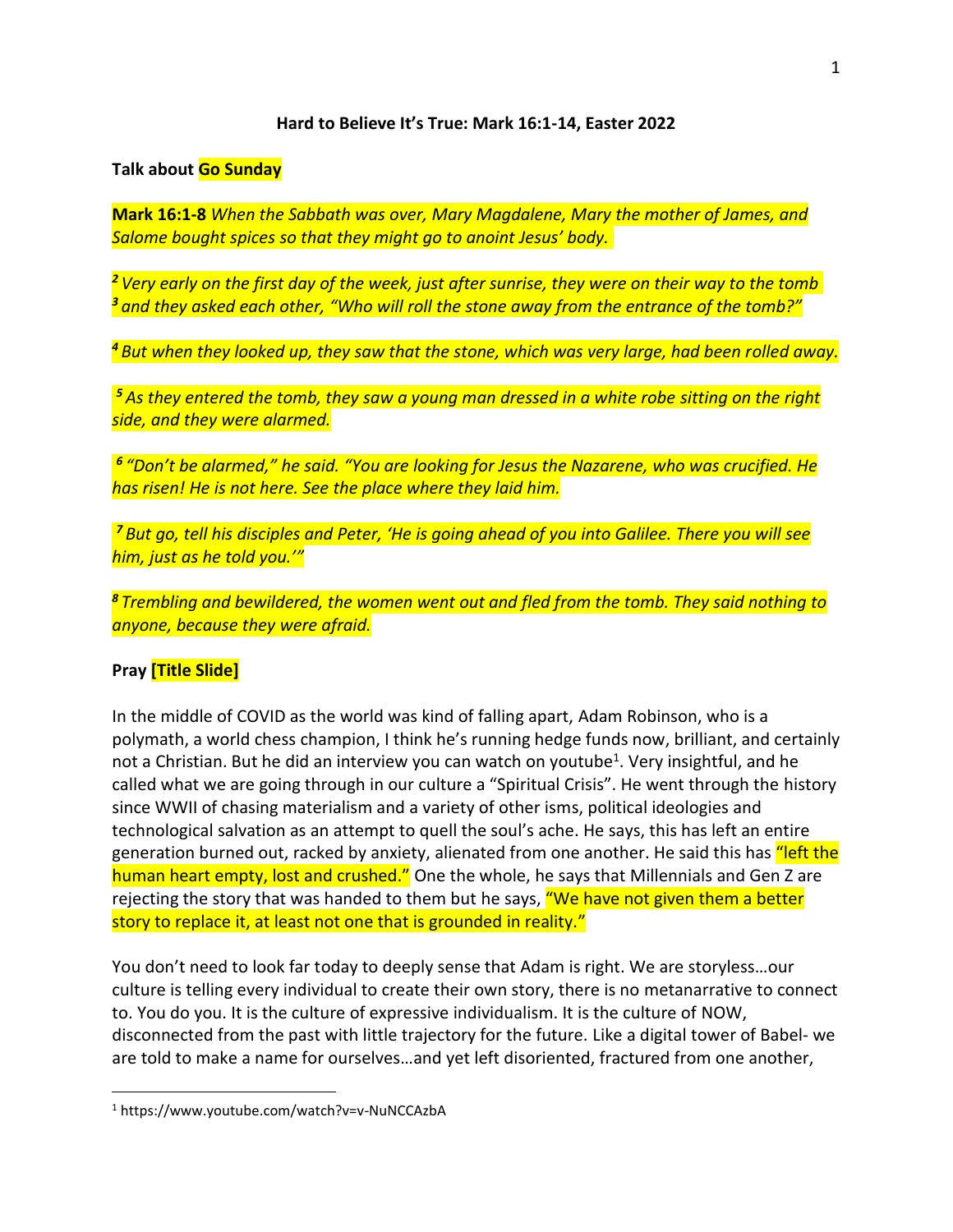increasingly drawn to isolation, escapism, self-medication. Adam Robinson concludes, "The world needs a better story." I could not agree with him more.

But as fractured and individualized we have become, there is a story that connects us all, it is the most beloved story of every generation, what J.R.R. Tolkien called, "Eucatastrophe."<sup>2</sup> In his essay "On Fairy Tales" he says that eucatastrophe is when pain, tragedy or evil threaten and even seem inevitable, and yet when all hope appears lost, there is a turning of the tables, the heralding of hope, the breaking out of triumph, quote, "giving a glimpse of joy beyond the walls of this world." That describes well the epic *Lord of the Rings*. He said humans are drawn to these stories because they point to an underlying reality. Tolkien was a Christian and he argued that the gospel story of Jesus is not simply one more great eucatastrophe story, pointing to an underlying reality. Rather the gospel story of Jesus is the underlying reality to which all the other stories point. It was this realization that led C.S. Lewis in Oxford years before, an ardent skeptic, to become a Christ follower.

What Tolkien and Lewis were arguing is that we cannot make any sense of our present, we cannot truly love ourselves, name ourselves, discover meaning, and find hope in pain unless it is firmly rooted in THE story. The world needs a better story, and I want to submit to you that the Easter story is that better story; it is that ultimate story that grounds our past, present and future in one historical person and event, the Resurrection of Jesus. **[Title Slide]** 

A couple years ago I invited someone to come on Easter and he said, "I understand why people would want to come and hear that story- that Jesus rose from the dead and now we can live forever, but you don't really believe it do you?" It is a story that we might all agree is hard to believe in the natural world we occupy. It seems like it comes right out of a sci-fi novel. A dead leader rising from the grave, angels showing up on the scene…it seems all too hard to believe it really happened. But the Gospel writer Mark shows that it was just as hard to believe for those first century Jewish people who witnessed it…and yet they did and the gospel story exploded and changed our world forever. Why? Let's take a look.

Now as we get to chapter 16, we just learned that Jesus, the Jewish Rabbi that so many of his followers hoped was the Messiah, the one who would come to save their people, was instead rejected, beaten, brutalized and died a slow painful death on the torture method invented by the Romans known as crucifixion. And the Mark tells us that all his followers while this was happening essentially abandoned him, ran away in fear that they would be caught up in this conspiracy. Talk about not having a story to live for. All their hopes and dreams, identity and purpose were dashed that Friday when Jesus died. There hope was buried with Jesus in that tomb. Mark 16:1 tells us three women who show up that Sunday morning: *Mary Magdalene, Mary the mother of James, and Salome.* They weren't coming for a resurrection. They were coming to mourn and pay their respects to their dead rabbi and friend. And so imagine the paradigm shifting moment when they find not only is the stone rolled away, but an angel who

<sup>2</sup> J.R.R. Tolkien, essay *On Fairy Tales.*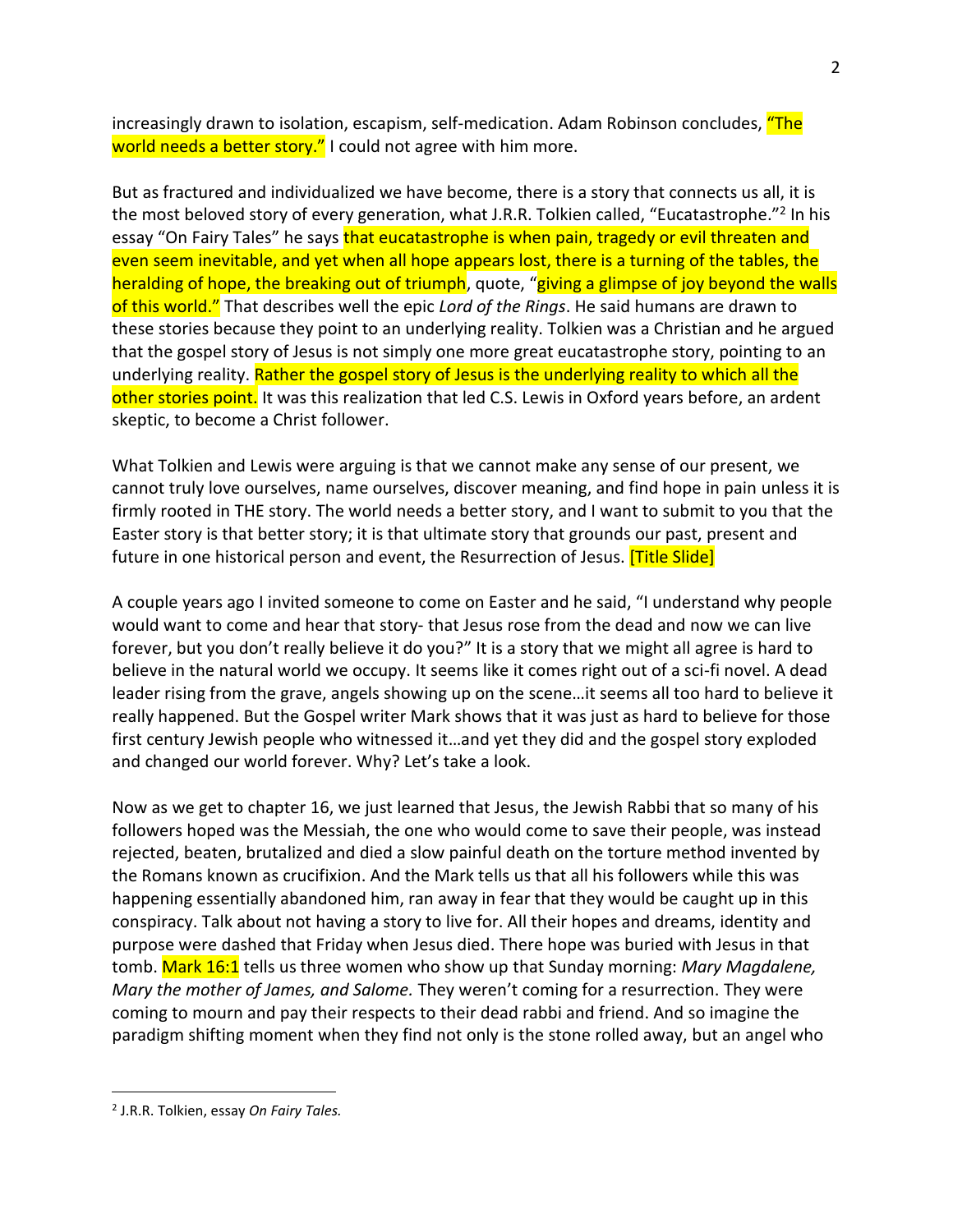says v.6 *"You are looking for Jesus the Nazarene, who was crucified. He has risen! He is not here. See the place where they laid him."*

They are in utter shock. "It couldn't be!" Mark describes these women, not as worshipping and celebrating, but terrified. It goes on to say that they fled the tomb  $v.8$  trembling and bewildered. But these women weren't the only ones who would struggle to believe it was true. *<sup>14</sup> Later Jesus appeared to the Eleven as they were eating; he rebuked them for their lack of faith and their stubborn refusal to believe those who had seen him after he had risen.* Of course, poor Thomas has forever received the moniker, "Doubting Thomas" but the Bible says none of the disciples believed until they saw Jesus, the scars in his hands and feet, for themselves.

What makes matters worse is that all throughout Mark's gospel you see that Jesus predicted his death and resurrection on the third day, he says it in Mark 8,9,10. Why is it that not one of these disciples woke up Sunday morning and were like, "Guys, it's the third day. Maybe we should at least send someone to go check on the tomb, just in case Jesus was actually serious. 1,2,3 Not it!" Here's the point: **Nobody believed he was actually, literally, bodily going to be resurrected…until it happened.** The resurrection was as inconceivable for the first disciples, as impossible for them to believe as it is for many of us today. We often assume that ancient people were primitive, they must have been gullible, believing in magic and superstition…more like the Monty Python characters. C.S. Lewis calls this "Chronological Snobbery." The story isn't that there was a group of hysterical fanatics who wanted to believe the resurrection so badly that they tricked themselves into believing it. They didn't, they were planning how to move on with life until that third day, Peter went back to fishing! Scholar N.T. Wright explains at length in his landmark book *The Resurrection of the Son of God* that Jewish people in the 1st century did not believe a man could be God (which was blasphemy and earned the death penalty) and would have never believed it was possible for an individual in the middle of history to rise from the dead.<sup>3</sup> And yet, somehow thousands and thousands of Jews suddenly began believing both of these things were true, hundreds of witnesses of the risen Jesus began telling everyone and Christianity exploded throughout the world despite the fact that they gained no benefits and in fact many lost their lives, never recanting what they believed. Even though they thought it was impossible, they allowed the reality and evidence to challenge their worldview and change their entire sense of what is true.

If you doubt and are skeptical that Jesus actually rose from the dead, if you are going to be intellectually consistent, what you have to do is come up with some other plausible theories to explain everything. You have to try to discern how against all odds, when all other messianic movements died out immediately after the death of their leader, why this one exploded. Do you have one? Let me challenge your cynical worldview that might reject things that are old, or supernatural or religious. What if you allowed evidence to challenge your worldview? I believe this is the better story, that is grounded in reality. And when that becomes THE story of your life, it begins to ground your past, present and future in cohesive meaning and hope.

<sup>3</sup> N.T. Wright, *The Resurrection of the Son of God: Christian Origins and the Question of God*, vol. 3, p.81-84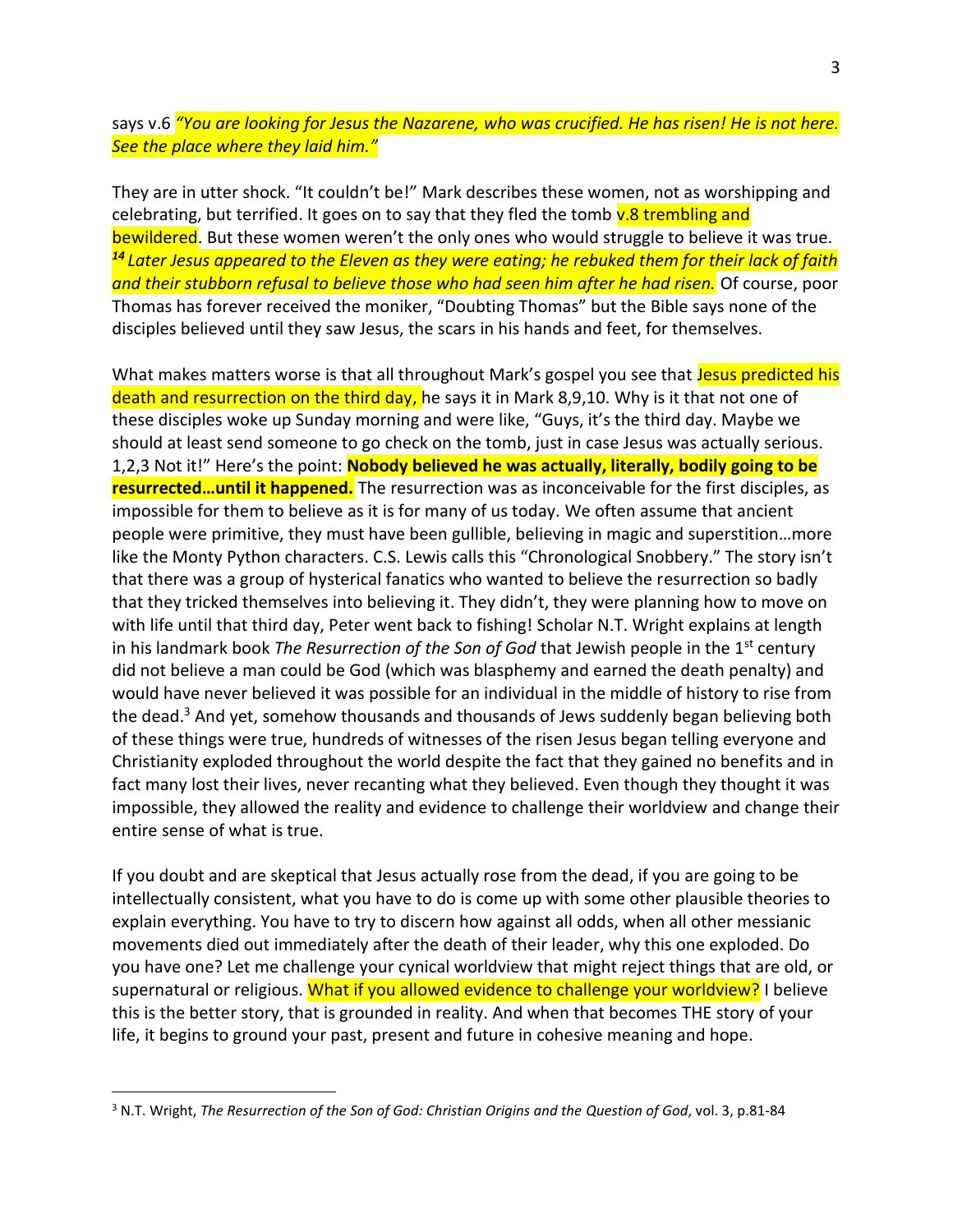The resurrection brings meaning and hope to your past. When you type in google "How can I learn to…the number one thing people google is "love myself." Humans are constantly burdened with trying to fill the heart-shaped whole in their hearts with something else. But because of the resurrection it means we aren't the result of blind chance and chemical reactions and survival of the fittest. But the loving design of a beautiful mind. We are imagebearers of God, created in love, by love, for love. We can reclaim our deepest and truest identity- not just creatures of God, but children of God, loved unconditionally. <sup>4</sup> Because at the cross Jesus wipes away our sins, paying our debt- saying "It is finished" it means we are fully accepted despite your dysfunctions, regrets, your self-loathing and the darkest corners of your heart you don't want anyone to see.

The resurrection brings meaning and hope to your future. All future hopes on this earth ultimately fail us. Money is fleeting, our health and fitness fail us, comforts never truly satisfy, children move away and grow up, we can't hold on to relationships and ultimately the flood of death takes everything away. But if the resurrection is true, it means that John 11:25 is true. *Jesus said I am the resurrection and the life. He who believes in me will live, even though he dies.* His death means no eternal death for us. His resurrection results in our resurrection. It means that death has lost its sting. Jesus promised that one day he will return to this earth and completely make it new. And as Sally Lloyd-Jones put it, "All the sad things will come untrue." There will be permanent joy, life exhilaration, laughter, deep contentment, complete peace, day after day being overwhelmed by beauty. Picture a day you felt most free, most you, most fulfilled, most loved, most thrilled.

The resurrection brings meaning and hope to your present, even to the most painful moments. Some of you know Matt and Karen Douglas, Matt was diagnosed several years ago with Huntington's Disease. It's a neurodegenerative disease that slowly and surely eats away his ability to control his body, to control moods, to think until it finally kills you. It's an awful disease presently there is no cure. And as painful as that is, if you know Matt and Karen, as you are interacting with them you say, "Man, what's wrong with me? Why am I not more joyful?" I asked Matt, how does the resurrection give you hope? "I choose to believe Jesus is alive because I choose to believe the Bible and when I talk to Jesus I can see him answering my prayers. Even when not every prayer is answered the way I want it to be. I get frustrated on this earth when I can't get anything straight, when I try to talk and can't and when I can't do the things I used to, and need people to help me walk. But Jesus is still using me. Everyone has something they get frustrated with on this earth. Knowing Jesus died for me and was resurrected makes me excited to know I'm going to get to run and see Jesus in heaven. That gets me through every day. What on this earth do you look forward to being perfect in the resurrection?" Matt has a cohesive story, grounded in the Resurrection of Jesus, that brings his life meaning and hope.

What is your grand story that makes sense of your life? Do you have one? We have a better story. He has risen! For those who want to enter into that story of the Savior, the way we do

<sup>4</sup> John Mark Comer, https://bridgetown.church/teaching/gospel-of-mark/the-resurrection-hope/